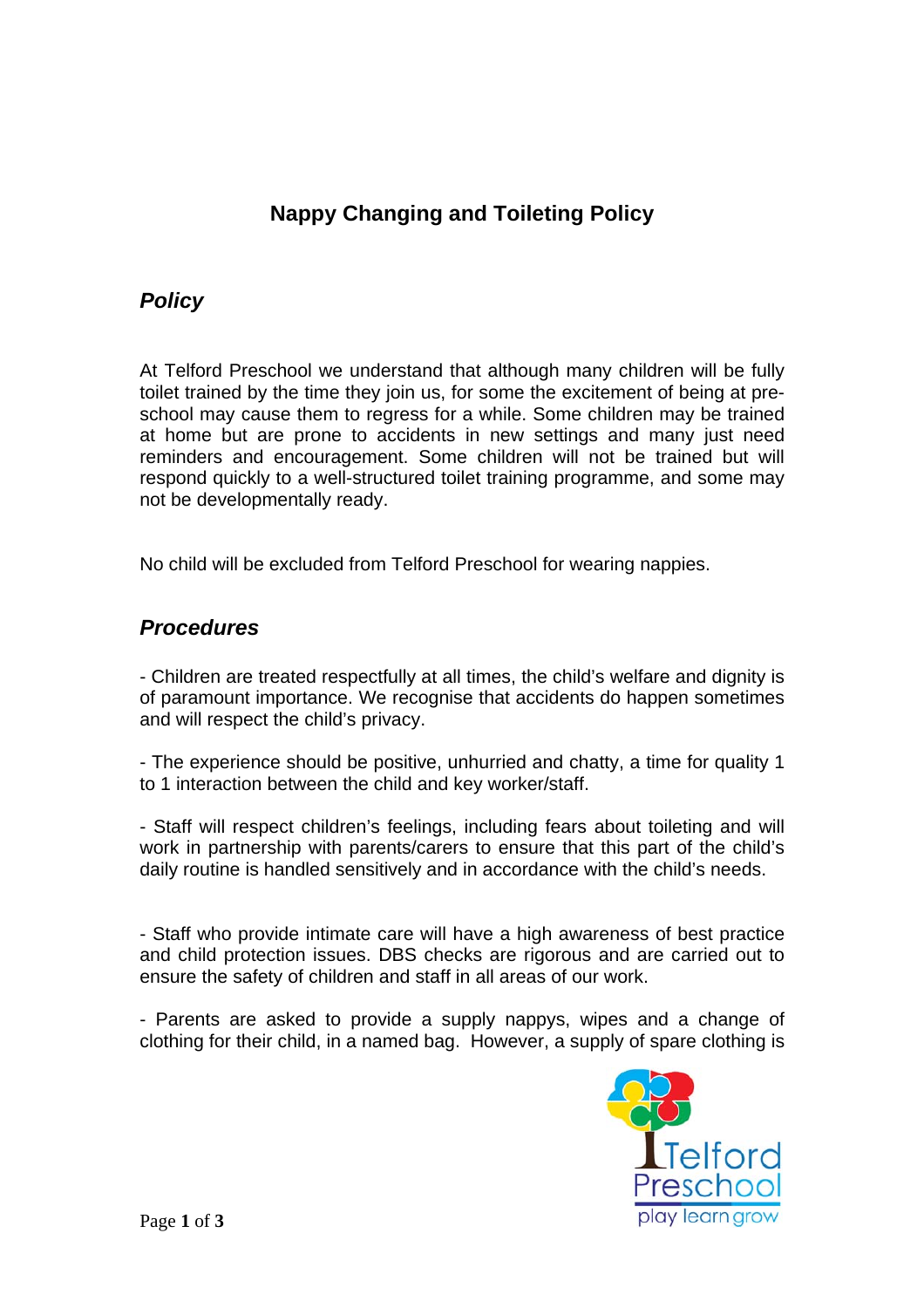available if necessary and parents are asked to return this as soon as possible.

- Parents will advise staff if wipes cannot be used.

## *Procedure*

- The changing mat is placed in the bathroom.

- Before changing a child's pull up/ nappy/ pants the member of staff will put on an apron and gloves and ensure the changing area is clean and safe. Using the changing mat and draw of supplies (gloves, aprons, wipes, and bags).

- Children will be supported to lay on the mat.

- Children are encouraged to assist and be involved as far as possible.

- The soiled pull up / nappy, wipes, gloves and apron should be put in a nappy bag or plastic bag and disposed of in the outside bin.

- Children's clothes are checked and changed too if necessary, soiled clothes placed in a plastic bag and put in their bag.

- Staff and children wash their hands, the child is then encouraged to return to their activity.

- Use an antibacterial wipe on the changing mat, and tidy it away.

- A record should be kept of when the child was changed and whether they were wet or soiled, who changed them and why, this is recorded in the diary.

- A child is never left unattended on the changing mat.

Telford Preschool will work in partnership with parents to encourage and develop children's toilet training. Staff will encourage the children to develop independence in their toileting and will praise their efforts and achievements, sharing progress and observations with their parents/other staff on a regular basis.

Where appropriate and in partnership/consultation with parents, staff may use an individual toileting training programme for the child.